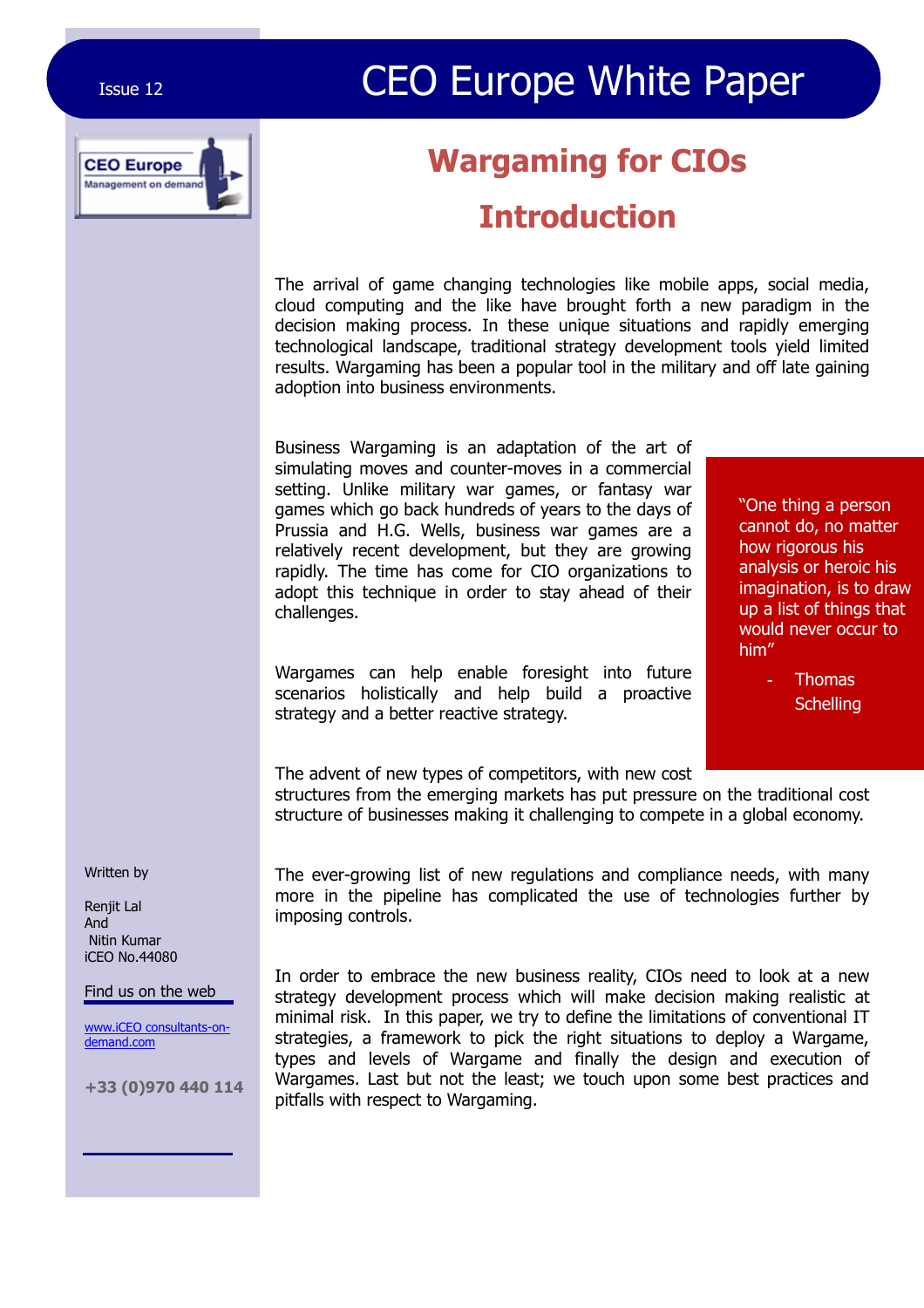

### **CIO challenges with conventional IT strategy**

Businesses are increasingly dependent on technology to help them manage and integrate the components of the business model be it managing the supply chain, automating core activities, increasing longevity or revitalizing core assets, managing customer relationships, reaching new customers and even enhancing customer experience. This phenomenon demands that the CIO be a very savvy business executive who not only protects but also creates value for the organization. usinesses are increasingly dependent on technology to help them manage<br>nd integrate the components of the business model be it managing the<br>upply chain, automating core activities, increasing longevity or revitalizing<br>ore

The mere fact that the business has to live with so many uncertainties puts pressure on the CIO organization to build and develop a strategy that is agile , flexible and can change with the business direction thereby demanding a new approach to developing a strategy.



Figure 1 A Holistic Strategy

The challenge with conventional IT strategy is that it is linear in nature and follows simple steps that are based on historical data, experience and a set of assumptions that are then projected into the future to draw up a futuristic strategy. This approach accounts for only known business scenarios that are then supported by an IT strategy that operates catering to known scenarios. Given the changes, the rate and direction of those changes in the environment, businesses (and IT) have to adapt and be prepared for the uncertainties and the implications of those uncertainties on the organization.

The new way of building a strategy has to extend conventional IT strategy in such a way that it is prepared to counter any moves by competitors, any<br>changes in the regulatory environment, any surprises that show up in terms of changes in the regulatory environment, any surprises that show up in terms of new ground breaking technologies or products.

Written by Renjit Lal and Nitin Kumar iCEO No 44080

#### Find us on the web

www.iCEO consultants-ondemand.com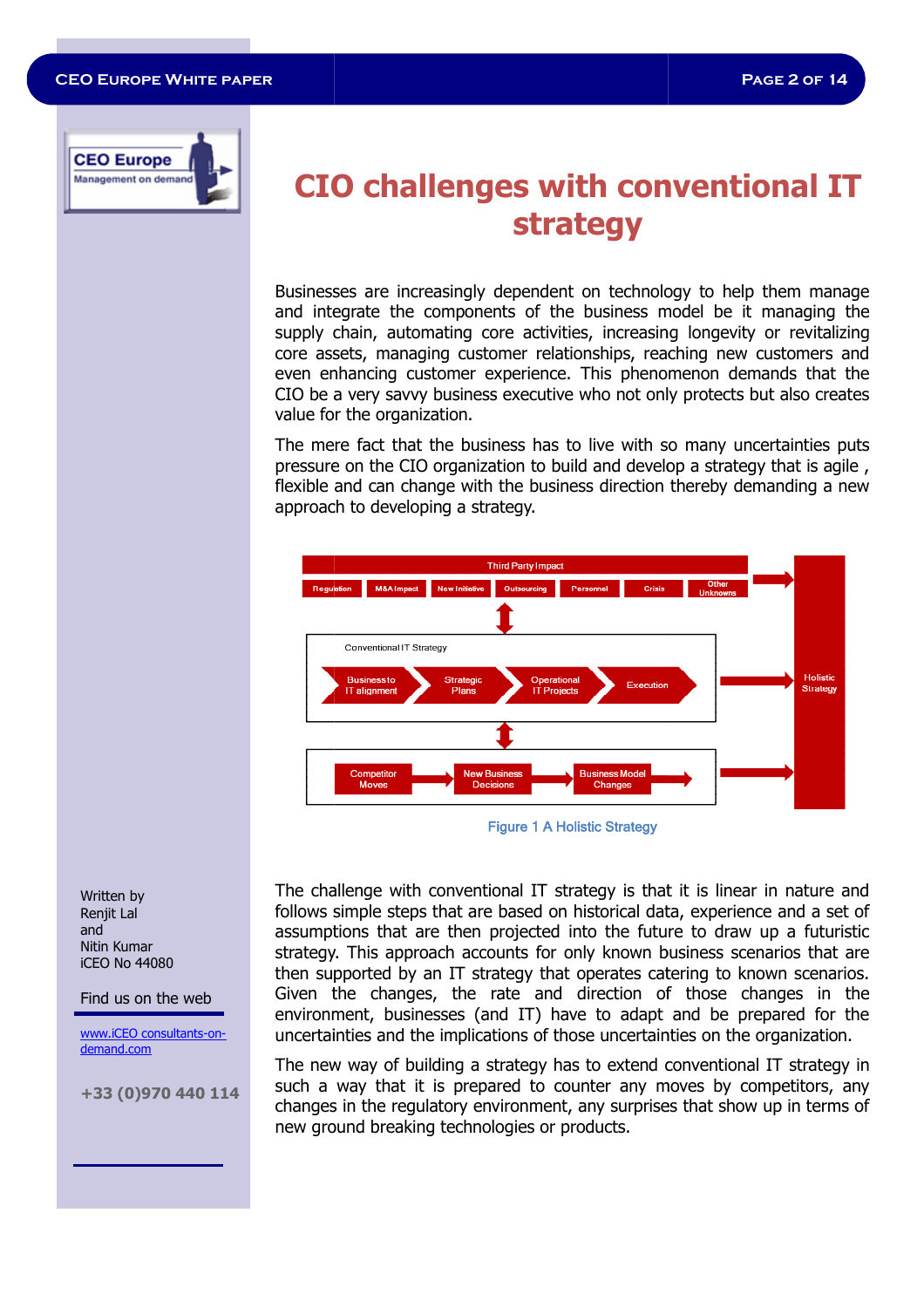**Page 3 of 14**

#### **CEO Europe White paper**





**Figure 2 Extending Conventional Strategy** 

Figure 1 depicts, where Wargaming can extend a conventional strategy to cover unknown scenarios and be prepared for counter moves as responses to external changes. 1 depicts, where Wargaming can extend a conventional strategy to<br>unknown scenarios and be prepared for counter moves as responses to<br>al changes.<br>IT decision has some impact on the business, internally and externally.

Every IT decision has some impact on the business, internally and externally. For example implementing a new customer portal could enable reaching a lot more customers, but it might not integrate well with some of the backend systems which delays product availability being reflected on the customer portal. The options in consideration could be to build a custom portal in house, but this will cause a 6 month delay in reaching customers and also raise costs. In the meantime competitors are also evaluating the same moves but want to reach more customers through smart phone apps. What would you as a CIO do to address these? A smart phone app development takes four months as opposed to six months and can integrate well with the existing back end. Should you take the app route? Buy the portal? Build the portal? you as a CIO do to address these? A smart phone app development takes four months as opposed to six months and can integrate well with the existing back end. Should you take the app route? Buy the portal? Build the portal? decisions and multiple outcomes and a certain level of uncertainty tend to expose the limitations of conventional IT strategy that does not factor in moves and counter moves. ample implementing a new customer portal could enable reaching a lot customers, but it might not integrate well with some of the backend is which delays product availability being reflected on the customer The options in c

Wargaming creates a perfect window of opportunity for the CIO organization to look past some of these limitations, align with the business and prepare well to address these uncertainties. This is not limited to the example we cited here, but to several scenarios and combinations of scenarios that are discussed in the next section. ions and multiple outcomes and a certain level of uncertainty tend to<br>se the limitations of conventional IT strategy that does not factor in<br>es and counter moves.<br>Jaming creates a perfect window of opportunity for the CIO

Written by Renjit Lal and Nitin Kumar iCEO No 44080

Find us on the web

www.iCEO consultants-ondemand.com

**+33 (0)970 440 114**

### **Wargame scenarios for CIOs CIOs**

Wargaming could be used as a strategy tool by CIOs in multiple scenarios. This will enable foresight into a number of external and internal factors on how the industry, market and/or internal organizational units would act/react to the strategy. Depending on the maturity of the IT organization whether it is initiating a formal strategy for the first time, conducting a periodic strategy exercise or evaluating strategy based on a specific situation, appropriate type of Wargame could be chosen and conducted at different levels as described in This will enable foresight into a number of external and internal factors on<br>how the industry, market and/or internal organizational units would act/react<br>to the strategy. Depending on the maturity of the IT organization w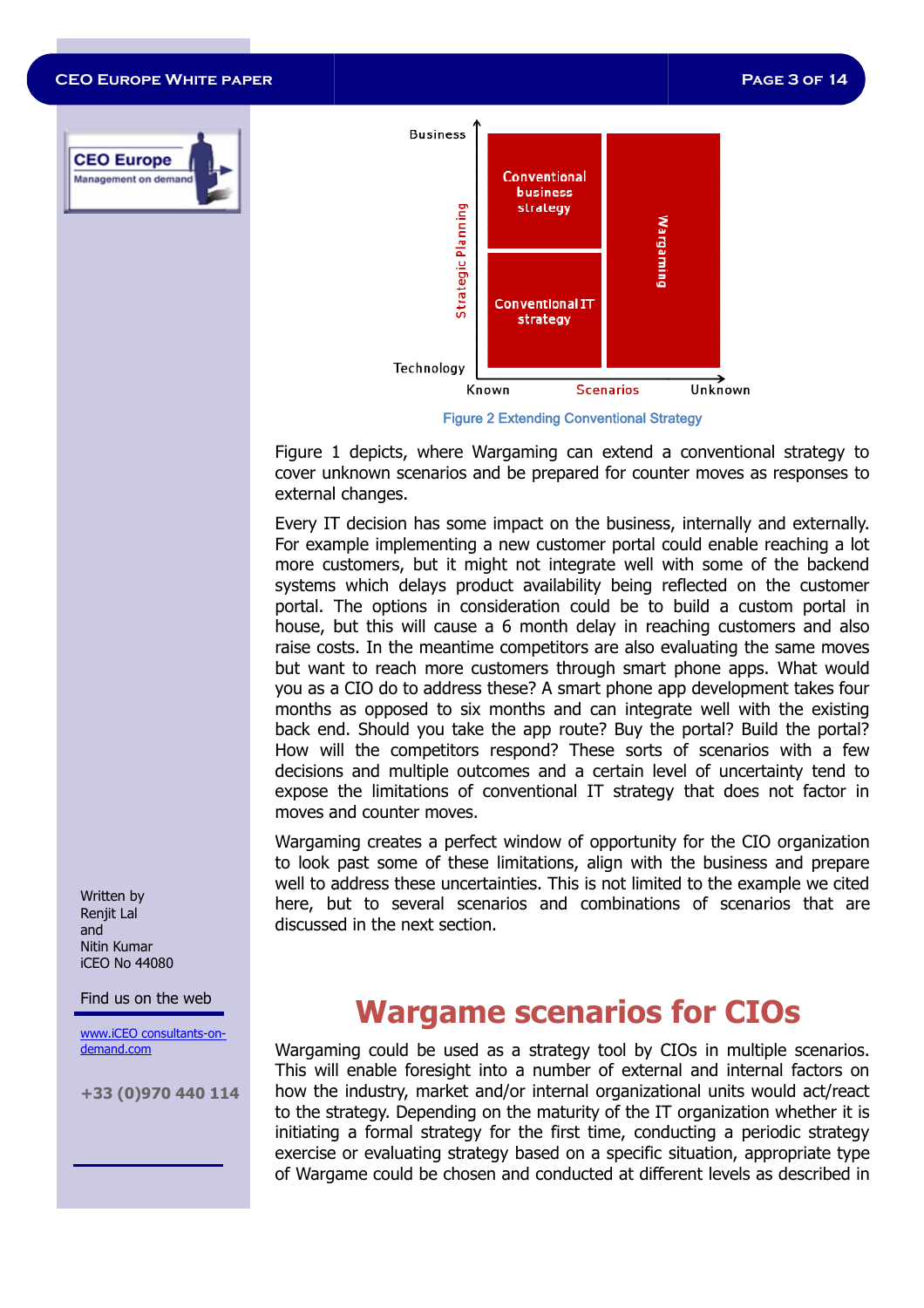

the subsequent section.

Following are some of the sample IT scenarios in which Wargaming could be efficiently used to enable foresight within the CIO organization. These could be individual scenarios or a combination of situations that arise in any organization which have significant business impact.

#### **Build versus buy decisions**

Organizations could be venturing into new "Line of Business" or enhance the existing business with new functions and features whereby IT organization need to support with new capabilities. These could be situations like building a new distribution channel or enabling the intranet portal to be external facing etc., and "build versus buy" decision needs to be evaluated based on factors like time to market, competitor capabilities and industry maturity of products available. Involving representatives from business, operations and IT organizations to simulate scenarios will help uncover lot of unknowns and make decisions which are competitive for the market and right for the organization.

#### **New initiatives**

When organizations undertake initiatives like new ERP implementations or enabling mobile technologies there are a few uncertainties that surface within IT organizations. Conducting a Wargame will help uncover issues related to process, people, technical architecture etc., because of the change it introduces to various interfacing business and operations teams. This might even warrant core business processes to be re-engineered, Based on inputs from various stake-holders, IT organizations will be able to build a strategy that accommodates various market and organizational scenarios.

#### **New regulations**

Government regulation dictates changes the way business is conducted and in turn warrants modifications to IT systems. Be it regulatory mandates like Sarbanes Oxley or Safe Harbor from early part of the century or healthcare reform of recent times, they require response from IT organizations towards business challenges. IT organizations need to understand impact to their systems and factor these as part of their high level strategy. Bringing the impacted business executives to a Wargame exercise will help to analyze the situation in a much more comprehensive manner and identify options for required response.

#### **M&A impact**

Mergers & Acquisitions or resulting Divestitures introduce uncertainties within IT organizations. In most practical situations, IT organizations will be reacting to financial objectives that drive the changes within and outside the CIO's realm. The resulting integration will involve decisions on aligning processes,

Written by Renjit Lal and Nitin Kumar iCEO No 44080

Find us on the web

www.iCEO consultants-ondemand.com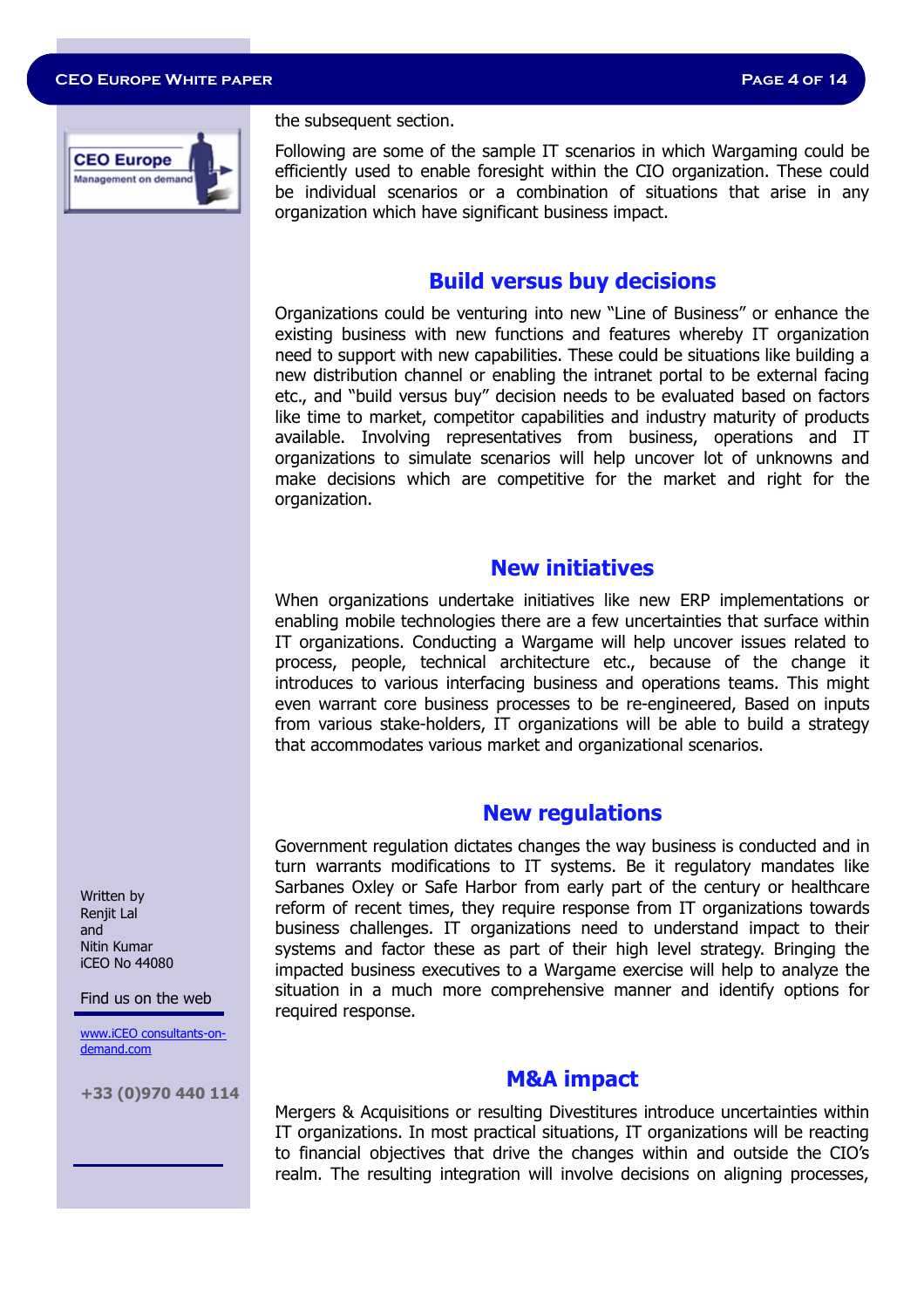#### **CEO Europe White paper Page 5 of 14**



sunset systems, aligning leadership and consolidating teams. This could also include outsourcing scenarios which will bring additional layers of change to organizations. Conducting a Wargame would help uncover concerns and uncertainties from various business units, operations organizations and internal IT organizations. The resulting IT strategy will be able to support efficient business processes and ensure minimal interruption to business as many of the external and internal behaviors could be considered. Wargames take into account market responses, analyst responses and personalities of people which are usually not considered.

#### **Supply or demand changes**

Organizations across the industries are reconsidering their IT strategy to enable a more cost optimized environment for their demand by resorting to a cloud based model. In an ideal situation organizations expect to move to a pay-as-you-go model whereby they have the ability to scale up or down the IT resources based on business demand rather than traditional upfront investment. However, this raises lot of concerns in terms of security, privacy, accountability, and reliability which could also lead to business model changes. Engaging various stake-holders in a Wargame exercise could surface the external & internal challenges and make required decisions evaluating risks of implementations. Opportunity risks of not enabling such a supply model also could be evaluated just in case competitors resort to it and gains advantage.

#### **Crisis Management**

Business Continuity Planning is a critical component to IT strategy as more and more of the business processes are being enabled by IT applications. IT organizations should be prepared to handle the crisis situations that could challenge the status quo be it a natural disaster, a virus outbreak that paralyses the internal IT operation or a product re-call due to a business situation. In many situations, IT organizations work in isolation to put together a reactive recovery strategy which might not accurately depict the critical business areas to be addressed in a crisis situation. Engaging various business and operations stake-holders in a Wargame will help simulate the challenge and lead to better preparedness.

#### **Business model changes**

As part of the growth strategy, organizations plan to venture into new business models or alter their existing models. This could be situations like building new retail channel for distribution, enabling online channel for sales, enabling an exchange platform to conduct business between entities etc. warrants enormous changes within the IT organization. A simulation based exercise involving impacted parties within the organization by IT would help identify right strategy to address the requirements based on market conditions and competitor moves.

Written by Renjit Lal and Nitin Kumar iCEO No 44080

Find us on the web

www.iCEO consultants-ondemand.com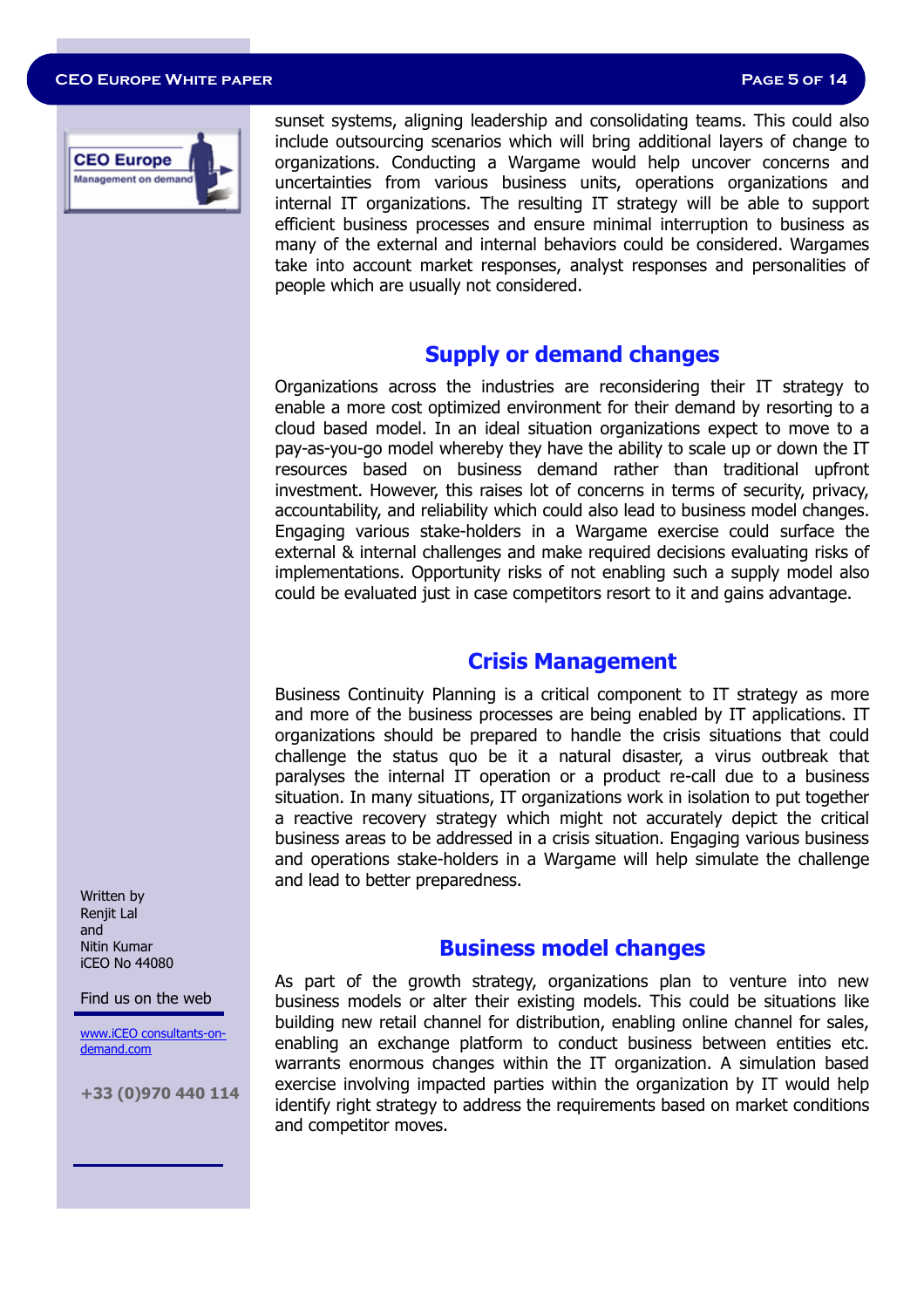

#### **The "how much" decisions The "how decisions**

Several situations arise when IT executives ponder as to how much time, energy, resources, efforts and money is necessary in order to find solutions to business demands. Special situations or projects that have never been undertaken before have no precedence or experience to go by. Too little of anything can cause business risk while too much of anyt complexity and create wastage. In order to get an estimate around the same, complexity and create wastage. In order to get an estimate around the same,<br>it is common for IT organizations to conduct small scale war games to arrive at the right range and figure out "how much". when IT executives ponder as to how much time,<br>ts and money is necessary in order to find solutions to<br>pecial situations or projects that have never been<br>e no precedence or experience to go by. Too little of<br>usiness risk w

## **Making Wargaming W Wargaming Work**

#### **Ideal situation for Wargames rgames**

A Wargame is most appropriate when the level of uncertainty is moderate. If uncertainty is too great for example like the impact of nanotechnology on the design of next generation servers and IT architecture of the future, it makes things very difficult for planners and strategists to plot outcomes. level of uncertainty is moderate. If<br>is too great for example like the impact of nanotechnology on the<br>ext generation servers and IT architecture of the future, it makes<br>difficult for planners and strategists to plot outco

Wargames are best used in conditions when two or three results seem viable along each strategic option, in these scenarios analysis tends to be very complicated and yield limited results. Therefore Wargam range of options that are available to executives for strategic decision making.



Figure 3 Situations Suitable for Wargaming

Refer to figure 2 above, when the uncertainty is low to moderate and the Refer to figure 2 above, when the uncertainty is low to moderate and the<br>outcomes are few, it is the right zone to bring in a Wargame. The narrower the options and uncertainty, the more successful the the Wargame would be since we know what the game is and then have to play to win it.

Written by Renjit Lal and Nitin Kumar iCEO No 44080

Find us on the web

www.iCEO consultants-ondemand.com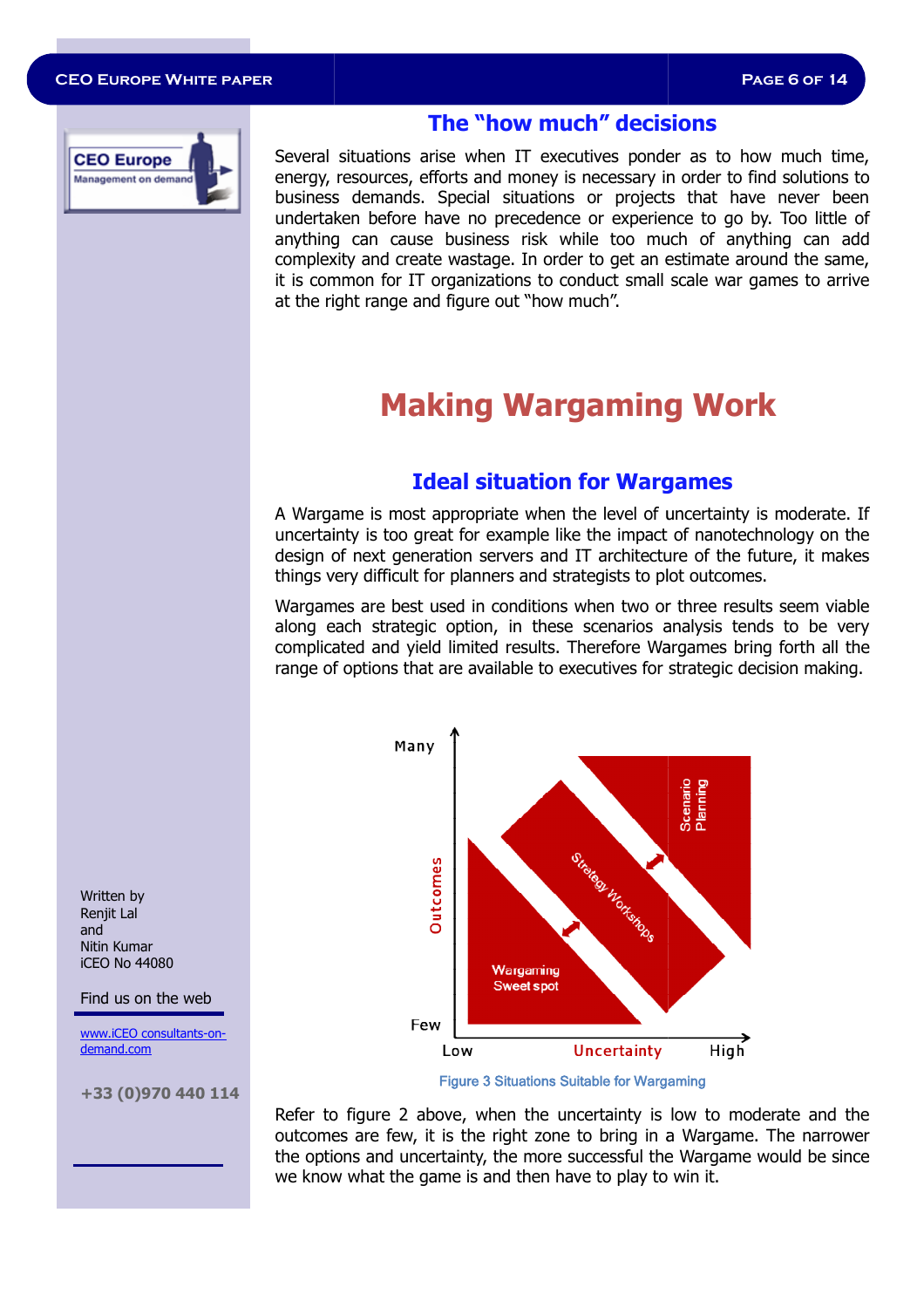#### **CEO Europe White paper Page 7 of 14**



On the other hand if the degree of uncertainty is too high and the options are several or even infinite then we have to first engage in scenario planning to define the game in the first place, these situations are not suited to deploy Wargames to win.

The area in between the two spectrums of uncertainty would entail strategy workshops to plot the trajectory of moves and to narrow the options from several to a finite few choices. You now know what the game is, but still have to define where to play it. This would still be out of reach from the Wargaming sweet spot.

Once we have made the decision to deploy Wargaming, the next decision is what sort of a Wargame should one play?

#### **Wargame Types**

### **Grand Strategy (GS)**

This sort of a Wargame considers the entire resources of the CIO organization and focuses on a long term (3-5 year roadmap) along all possible dimensions, the focus is not on any one particular issue but a broader range of business implications based on technology decisions. Individual issues may not be represented in isolation.

This simulation considers macroeconomic factors like political, economic, and technological impact. This might involve several roles and teams like regulators, R&D teams, businesses, multiple competitors, strategic partners, vendors and other parties as deem fit. Focus is on economic logic of the industry, the dynamics within the industry, any possible technology breakthroughs and cost management through operational excellence. The overall IT strategy of an organization would be an example of a grand strategy.

#### **Landscape (L)**

Landscape Wargames are designed to consider changes in the operating landscape like industry consolidations, business model changes, M&A activity or a new regulatory change. These sorts of games also help CIO teams prepare for various outcomes and also cope with best ways to launch and integrate new and improved products, replacement and retirement of end of life products and decisions around "how much" effort. All of these geared towards adapting to the new business landscape.

#### **Test (T)**

Test Wargames are designed to test an already developed strategy against surprises and uncertainties stemming from likely responses of competitors, business changes and unplanned moves from customers, alliance partners, government, regulators and vendors bringing in breakthrough products and

Written by Renjit Lal and Nitin Kumar iCEO No 44080

Find us on the web

www.iCEO consultants-ondemand.com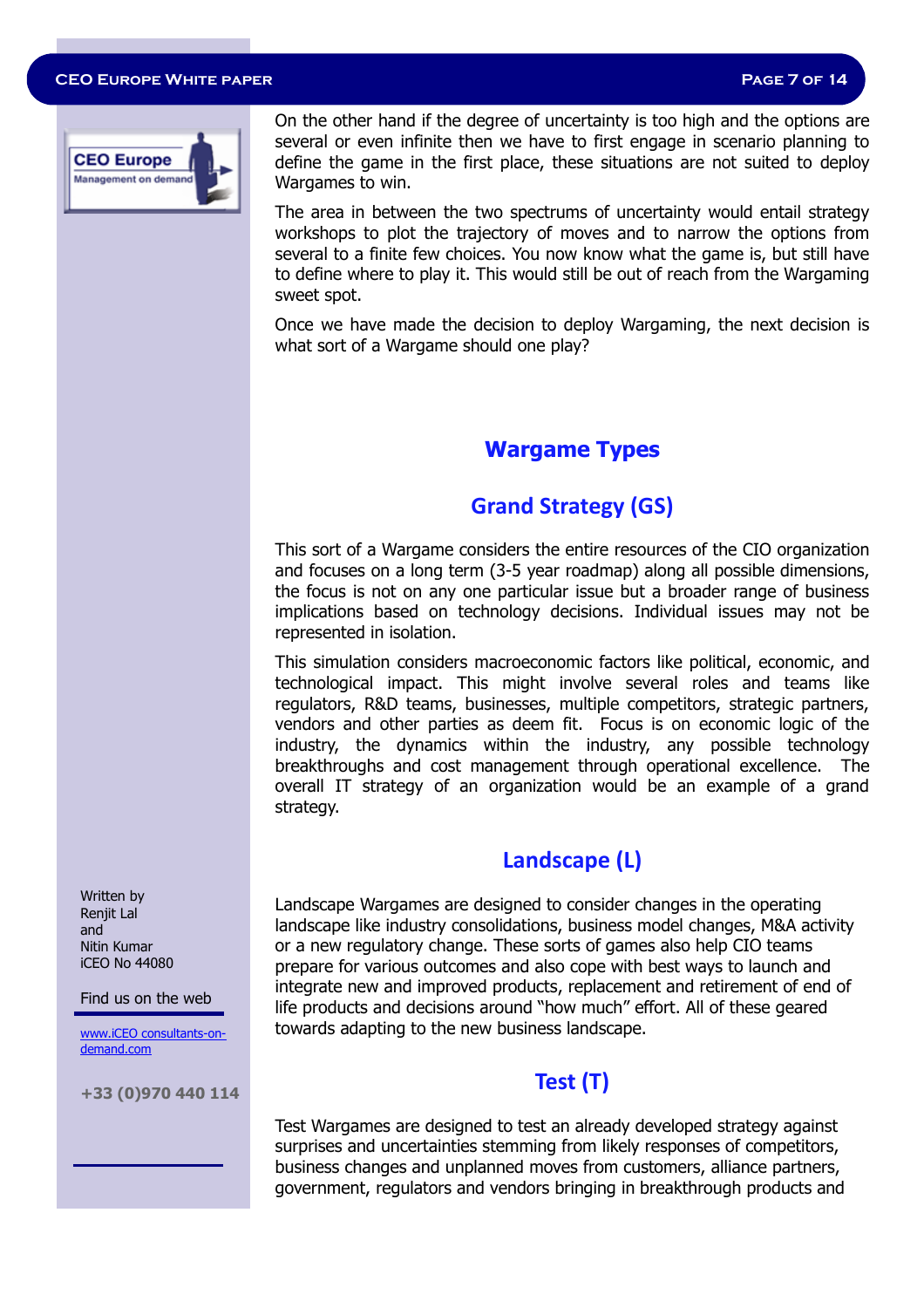#### **CEO Europe White paper Page 8 of 14**



technologies. These are usually the most popular types of Wargames because the timeline of decisions in most companies is more suitable to building a strategy at a product, business unit or regional level and then testing it upfront. Testing the implications of a new change within IT that impacts the business would be a good example of this.

#### **Wargame Levels**

While working with CIO organizations, this exercise can be conducted at several levels, based on our experience we classify it into four levels Level I, II, III and IV. In addition to picking the right situation, it is also important to determine the right level for the game.

#### **Level I**

This is the simplest, most basic level of Wargame and usually involves tackling one particular scenario, based on a specific situation. Usually undertaken when there is a significant level of change being introduced and multiple scenarios are possible. More than likely this is likely to fall into one of the aforementioned scenarios from the previous section. A typical example of a Level I Wargame would be a new process or change to an existing process that would have multiple potential outcomes affecting more than one group of stakeholders.

#### **Level II**

A Wargame at this level is often designed to serve as a "consciousness raiser" by helping participants to understand key issues and concerns related to their own organization and capabilities. The Wargame is customized to reflect an organization's specific architecture, technology landscape, business model alignment and competitors and typically involves multiple sessions across a couple of days. An example of a Level II Wargame would be, selecting between ERP packages of two vendors which has widespread technological impact on internal as well as external stakeholder groups.

Written by Renjit Lal and Nitin Kumar iCEO No 44080

Find us on the web

www.iCEO consultants-ondemand.com

**+33 (0)970 440 114**

#### **Level III**

A Level III Wargame is more intensive and aimed at helping develop and/or evaluate strategies to deal with a multitude of issues occurring in tandem. For example an outsourcing decision could arise triggered by an M&A impact aimed at realizing cost savings, hence this game would have to factor in M&A impact, outsourcing impact, vendor evaluation, staff reallocation etc. It involves the preparation of a significant amount of background material and extensive customization to reflect as much as possible the real personnel, skills, products, competitors, vendors and the "uncontrollable". Level III Wargames could easily last for a few weeks encompassing of multiple moves.

#### **Level IV**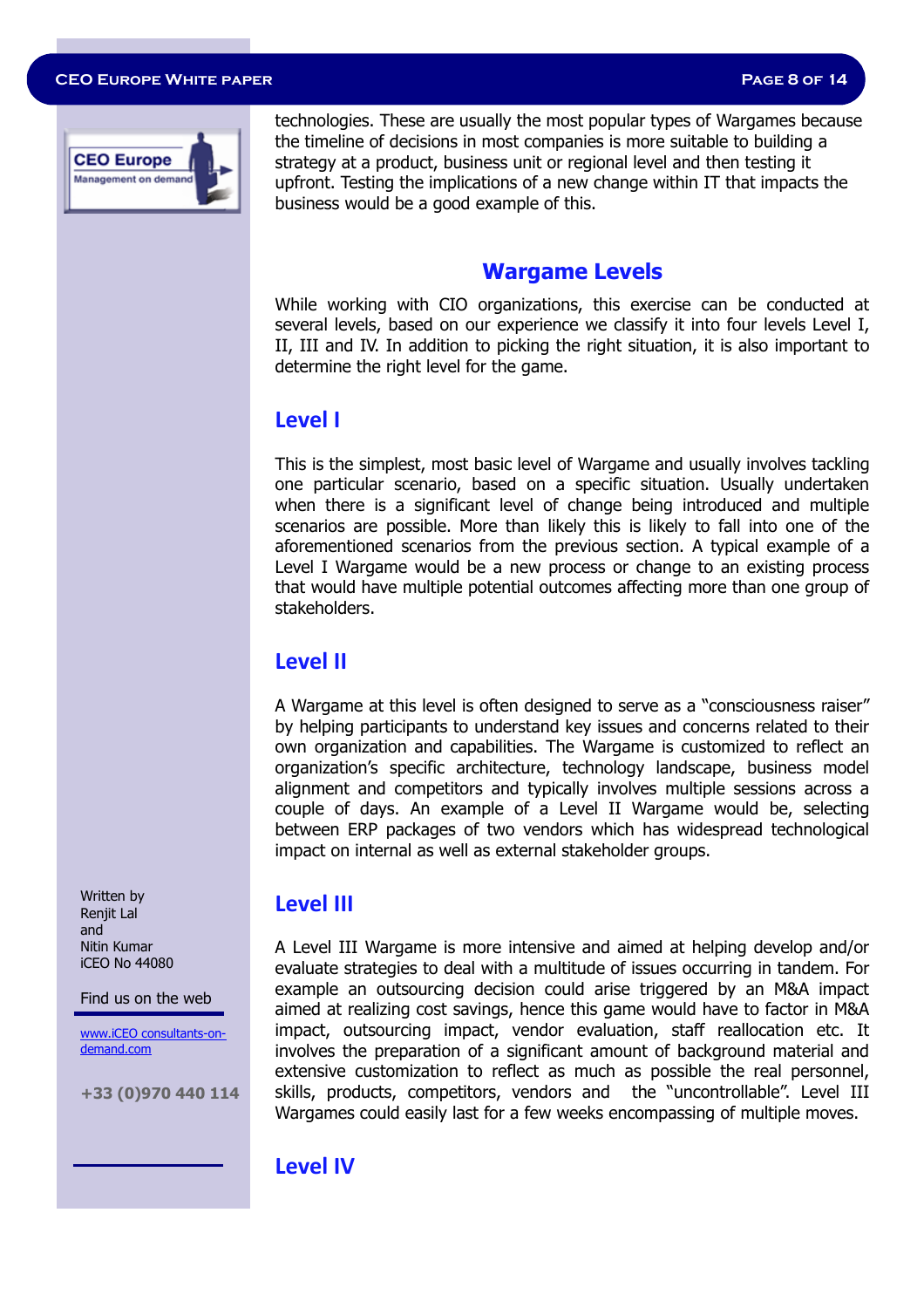#### **CEO Europe White paper**



This is the most intensive level of IT Wargaming and often involves two or more separate sessions, each two to four days in duration. This Wargame is usually designed to help conduct a very detailed evaluation of the overall IT strategies and supporting operational level plans before a company makes a final commitment to implement them. This is commonly used in information intensive industries like financial services and technology based industries like media and entertainment where production is becoming synonymous to technology. IT enabled business models, of organizations which use platform usually designed to help conduct a very detailed evaluation of the overall IT<br>strategies and supporting operational level plans before a company makes a<br>final commitment to implement them. This is commonly used in informat game.

#### **Wargame Characterization Characterization**

Based on the level and type of the Wargames, we can come up with a Based on the level and type of the Wargames, we can come up with a<br>framework as below to help CIOs pick the right type and level of Wargaming. Various scenarios can be mapped onto this framework to determine the level of effort and depth required. A sample illustration is depicted in the figure below.



Figure 4 - CIO's Wargame Characterization Framework

Written by Renjit Lal and Nitin Kumar iCEO No 44080

Find us on the web

www.iCEO consultants-ondemand.com

**+33 (0)970 440 114**

Remember that every situation may not accurately fit into these slots, but so long as it is approximately in the right zone, custom designs can create successful outcomes. These are also a function of the industry, organization size, industry dynamics and the current state of the business; hence we recommend that the above framework be used only as a guideline.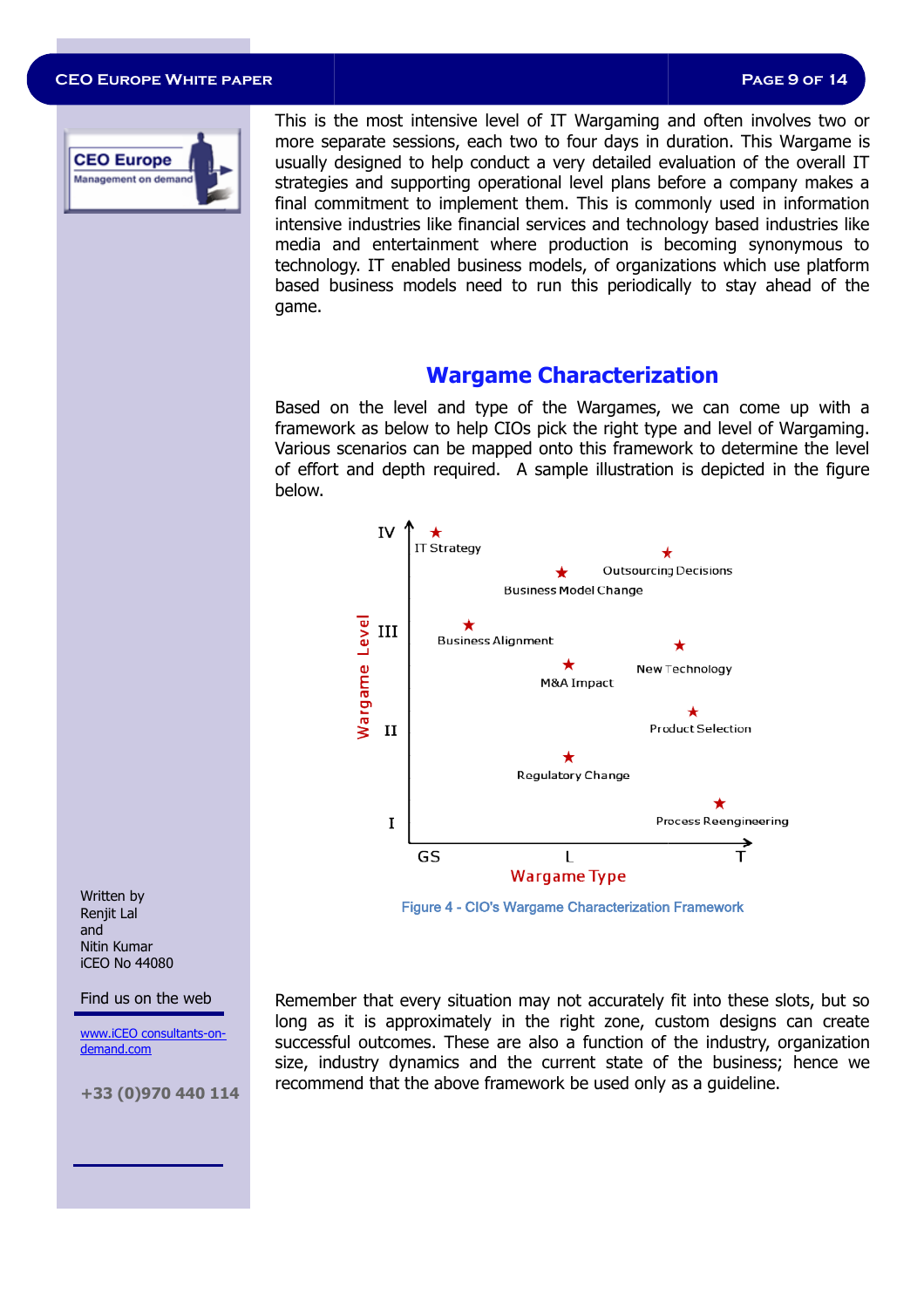#### **CEO Europe White paper**



#### **Additional factors for CIO Wargame design**

For a CIO, to determine if a Wargame is the right way to go, a few things need to be taken into perspective. Every situation is unique and comes with its own set of challenges, however some factors to consider would be: CIO, to determine if a Wargame is the right way to go, a few things<br>to be taken into perspective. Every situation is unique and comes with its<br>set of challenges, however some factors to consider would be:<br>Wargaming should

- Wargaming should be used in scenarios with low to moderate level of unce uncertainty
- Outcomes should be limited to a range of options rather than infinite • Outcomes should be limited to a range of options rather than infinit<br>• There need to limited number of stakeholders bearing quantifiable
- impact through each other's actions
- Third parties such as outsourced vendors and other strategic partners<br>need to be considered<br>• Should not be undertaken during times of high change and flux, for need to be considered
- Should not be undertaken during times of high change and flux, for example during a merger or reorganization
- The core business representatives must be involved during the game
- Strategy and operational aspects of the CIO role must be separated during the exercise
- Assess competitive blind spots within the organization such as capabilities of CIO organization, business alignment gaps and culture gaps related barriers and accelerators

### **Design & execution of a CIO Wargame**

The design and execution of a CIO Wargame would depend on the complexity The design and execution of a CIO Wargame would depend on the complexity<br>of issues to be addressed, level at which it is conducted and the number of stakeholders involved. The figure below depicts a generic framework, which is self-explanatory, that could be used to conduct a Wargame which segregates the exercise into 4 phases.

| Written by<br>Renjit Lal                   | Preparation                                                                                                     | Plan & Design                                                                                                     | Execution                                                                                                                                         | Post-Wargame<br>Analysis                                                                                 |
|--------------------------------------------|-----------------------------------------------------------------------------------------------------------------|-------------------------------------------------------------------------------------------------------------------|---------------------------------------------------------------------------------------------------------------------------------------------------|----------------------------------------------------------------------------------------------------------|
| and<br>Nitin Kumar<br><b>iCEO No 44080</b> | · Issue definition<br>• Gather details on<br>business architecture<br>• Understand existing<br>JT strategy      | · Fnsure executive<br>alignment<br>· Profile personalities<br>participating in game<br>· Circulate material on    | • 1 to 5 in-person Sessions of<br>2 Rounds each depending<br>on level of Wargame<br>. Round 1 - discuss issues to<br>be addressed and moves       | · Consolidate inputs<br>from various sessions<br>• Conduct what-if<br>analysis on various<br>suggestions |
| Find us on the web                         | • Conduct industry<br>analysis focusing on<br>customer insights,                                                | Wargame and<br>educate participants<br>· Hand over data                                                           | from each participant to<br>surface potential challenges<br>. Check for external and                                                              | · Prioritize suggestions<br>to be addressed<br>• Discuss next steps                                      |
| www.iCEO consultants-on-<br>demand.com     | competitor data,<br>regulatory mandates,<br>etc.<br>· Identify internal<br>stake-holders to<br>represent market | collected to<br>participant teams<br>• Define high-level<br>moves in separate<br>discussions with<br>participants | internal systemic<br>imbalances<br>· Round 2 - seek strategic<br>suggestions to address<br>Issues based on Round 1.<br>• Focus on inconsistencies | and roadmap to<br>implement<br>suggestions                                                               |
| +33 (0)970 440 114                         | and internal BUs<br>• Form teams to<br>prepare for Wargame<br>design                                            | • Prepare or modify<br>decision frameworks<br>to use durina<br>Wargame                                            | and blind-spots which IT<br>strategy need to address.<br>· Conduct de-brief on session<br>Repeat Round 1 & 2 for<br>multiple sessions             |                                                                                                          |

#### Figure 5 Wargame Execution Framework Framework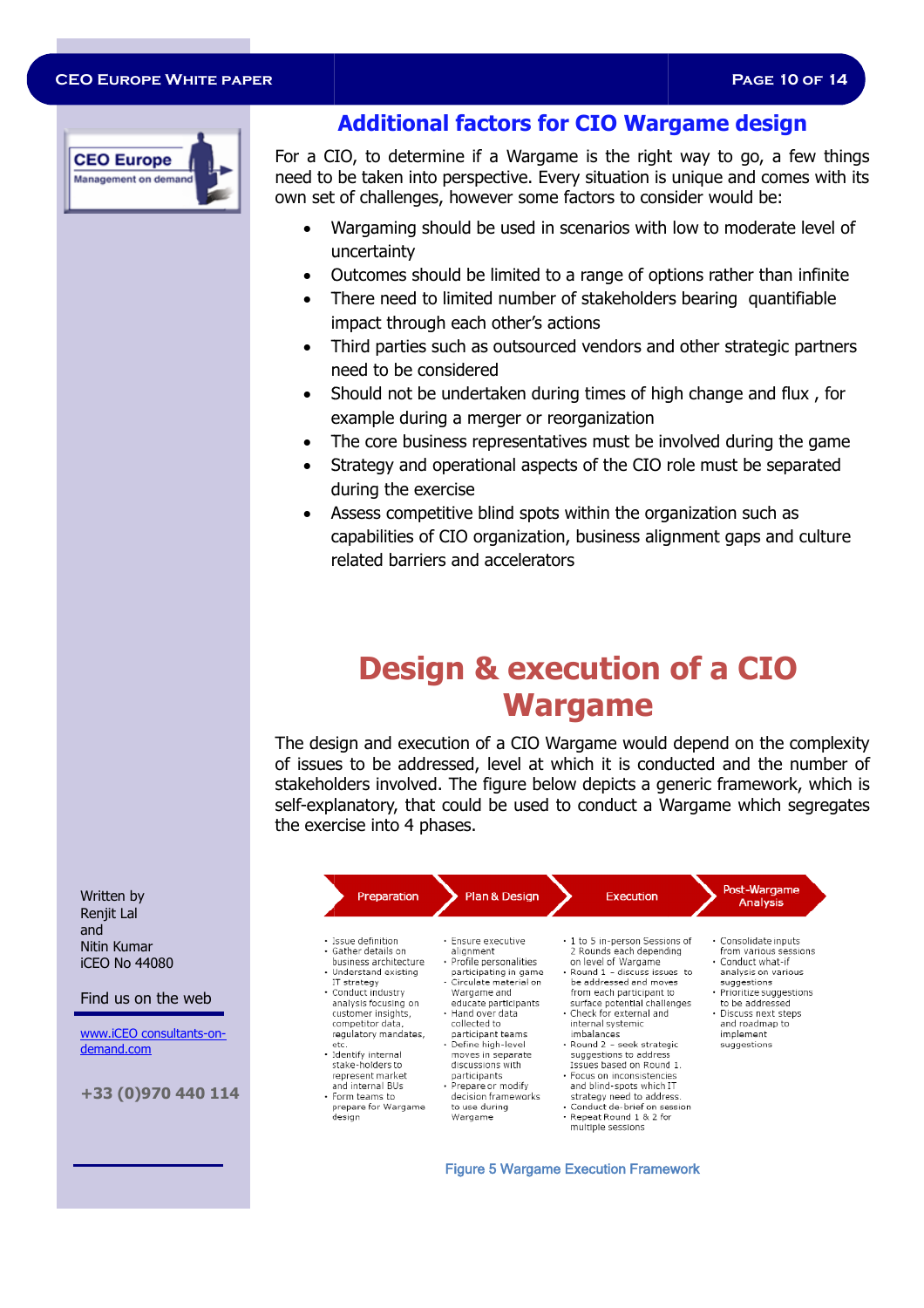#### **CEO Europe White paper Page 11 of 14**



CIO Wargames typically have four teams, the home team, the control team, the business team and third parties. Depending on the nature and situation multiple numbers of these teams can also be introduced. An important aspect of successfully conducting a Wargame is to identify a 'Control team' which plays a key role in designing the Wargame by selecting right type and level. This team could be from within the organization or consultants who have experience conducting Wargames and could be viewed as neutral coordinators. This team could comprise of one or more individuals based on complexity and level at which the Wargame is conducted. They focus on keeping the game on track, introducing uncertainties, changing the game dynamics and representing any entities that have not got adequate representation like the senior executives or customers or government officials.

The Home team consists of representations from teams which include sun functions of IT, IT operations units; IT outsourced entities or technology vendors and other supporting teams like security and compliance etc.

The Business Teams comprise of business units, operating units, business analysts and could include customer and competitor roles where applicable.

The Third parties team includes regulators, policy makers, suppliers and other stakeholders. If the game is geared to a specific situation then this team could be split into multiple teams with adequate representation.

The 'Control team' coordinate with the teams separately to plan various moves and counter-moves keeping teams and discussions in isolation to avoid decisions being influenced prior to actual Wargame. The execution is an iterative process and could be planned across 1 to 5 Sessions based on complexity and levels. It is important that de-brief is conducted and factored into the game for subsequent sessions (if applicable) so that outcomes accurately represents the incremental learning from the rounds and sessions. Each round comprises of at least one strategic move , normally Wargames are designed for at least 3 strategic moves across any given timeframe.

#### **Key benefits**

Picking the right scenario and designing the Wargame with the right people, right level and ingredients has several general advantages like involvement of top management as well as next line of managers in the exercise who "live" the strategy and the consequences of the decisions.

Wargaming also makes learning from mistakes easier, it tests reactions to different situations and can bring forth the capabilities and strengths of the organization that are usually hidden behind assumptions. One other advantage is that radical moves are possible, that can challenge the very economic or the current operating logic of core business.

Closer alignment to the business model and simulating competitor moves could bring out innovative approaches using technology with assets that were previously under tapped or underutilized. Similarly underperforming assets can be quickly identified and a course correction can be undertaken.

Given below are some very specific benefits of CIO Wargaming

Written by Renjit Lal and Nitin Kumar iCEO No 44080

Find us on the web

www.iCEO consultants-ondemand.com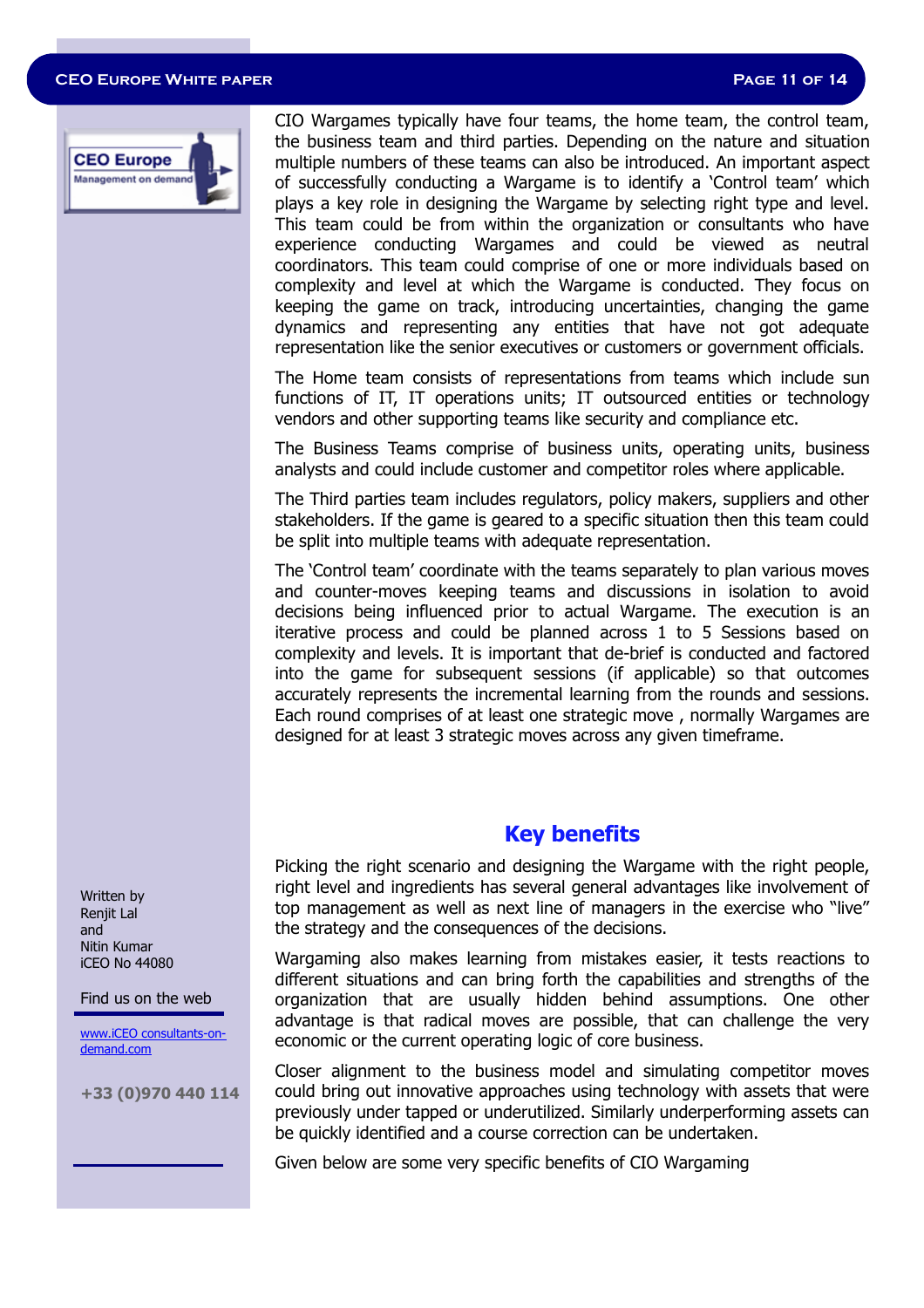#### **CEO Europe White paper Page 12 of 14**



| <b>New</b><br>technology<br>implementation                                     | <b>Analysis of</b><br><b>stakeholder</b><br>landscape                                     | <b>Acquisition</b><br><b>integration</b>                                             | <b>Outsourcing</b>                                                                   |
|--------------------------------------------------------------------------------|-------------------------------------------------------------------------------------------|--------------------------------------------------------------------------------------|--------------------------------------------------------------------------------------|
| Identify value<br>drivers                                                      | Understand<br>cultural and<br>technical<br><b>barriers</b>                                | Live the<br>acquisition<br>process,<br>understand<br>challenges and<br>opportunities | Dry run for<br>the actual<br>bidding<br>process                                      |
| Assess risks in<br>dynamic<br>environment                                      | Gather<br>business<br>requirements,<br>understand<br>enablers and<br>obstacles            | <b>Identify</b><br>synergy areas<br>and prioritize<br>quick wins                     | Ascertain true<br>cost savings,<br>value addition<br>and<br>understand<br>risks      |
| Capture<br>interaction with<br>business, market,<br>users and third<br>parties | Optimize<br>operational<br>parameters<br>like timing,<br>costs,<br>resource<br>allocation | Take into<br>account<br>"personalities"<br>of other<br>players                       | Understand<br>incumbent<br>bidders,<br>negotiation<br>tactics and<br>their reactions |

### **Concluding thoughts**

Although Wargaming has been around for many years, it has gained relatively recent acceptance in the business arena and is highly under leveraged within CIO organizations. Given the increasing dependence of businesses on IT, the growing importance of information in decision making and the evolution of CIO from a technology heavy operational executive into a strategic business partner, life is about to change a lot.

IT strategy cannot be built in a vacuum and cannot be linear as yesteryears, it needs to align with the business strategy and give then uncontrollable and uncertainty in business strategies, this is bound to percolate into CIO organizations at a much deeper level than before. CIO decisions have a very high degree of impact on the businesses be it picking the right ERP system , going into the cloud, a major outsourcing decision or building a new business platform.

All these decisions have several different outcomes and impacts, thereby Wargaming becomes a very useful tool for CIOs to add to their arsenal in the years to come.

Written by Renjit Lal and Nitin Kumar iCEO No 44080

Find us on the web

www.iCEO consultants-ondemand.com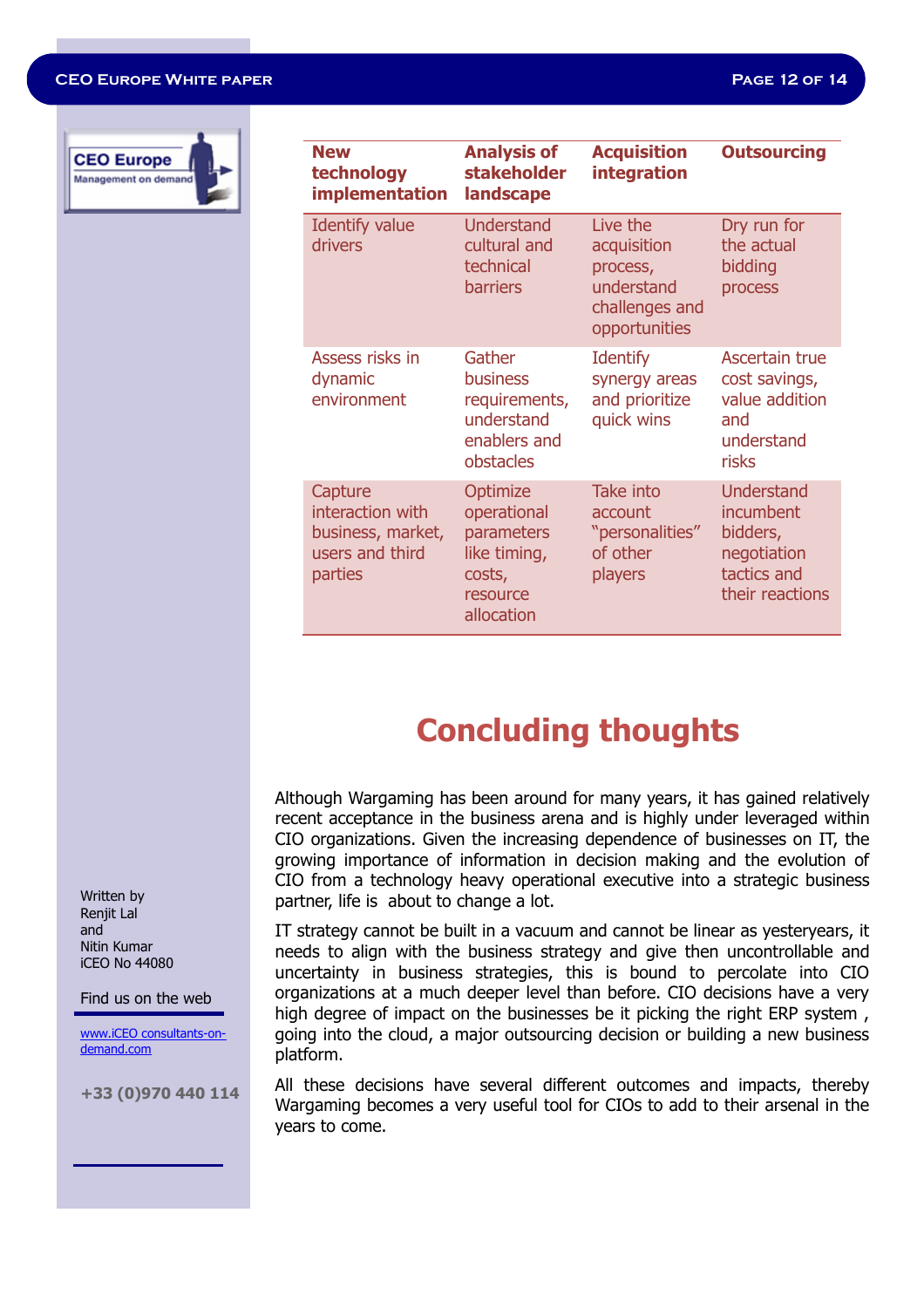

#### **Best practices and pitfalls**

We recognize that every situation is unique and there is no 'one size fits all' approach when it comes to Wargame design; however there are certain practices which when followed will make sure that the effort is worthwhile and effective.

Wargame generally end up with suboptimal results due to a variety of reasons, we have tried to identify some common pitfalls and best practices here:

- Business leaders need to identify and pick the right situations to use Wargames
- The right level and type of Wargame has to be identified and corresponding number of moves be designed
- Involve the right roles and add invite the right people from the organization to play those roles
- Automated software cannot replace human intelligence, decision making and intuition, avoid this.
- Over engineering problems do not help the cause, they need to kept close to reality as far as possible
- Keep the games and moves simple, complicated games will sap energies in other directions
- All roles and players need to have meaningful dynamics between them in order to generate the right counter moves
- Do not run the Wargame very close to the D-day, it might just not yield the desired results and in fact also be counterproductive
- Empowerment to ask questions and challenge assumptions is absolutely necessary, if organizations management and culture do not support this then stay away from Wargames
- Do not try to anticipate all possible moves from opponents, focus should be on the "most likely" moves
- For optimal results :
	- o Total participants between 15 and 50 (larger if you need to garner political support)
	- o Keep number of teams to 6 of less to keep it productive
	- o For multiple competitors, use strategic clustering. (All competitors do not pose equal threats)

Written by Renjit Lal and Nitin Kumar iCEO No 44080

#### Find us on the web

www.iCEO consultants-ondemand.com